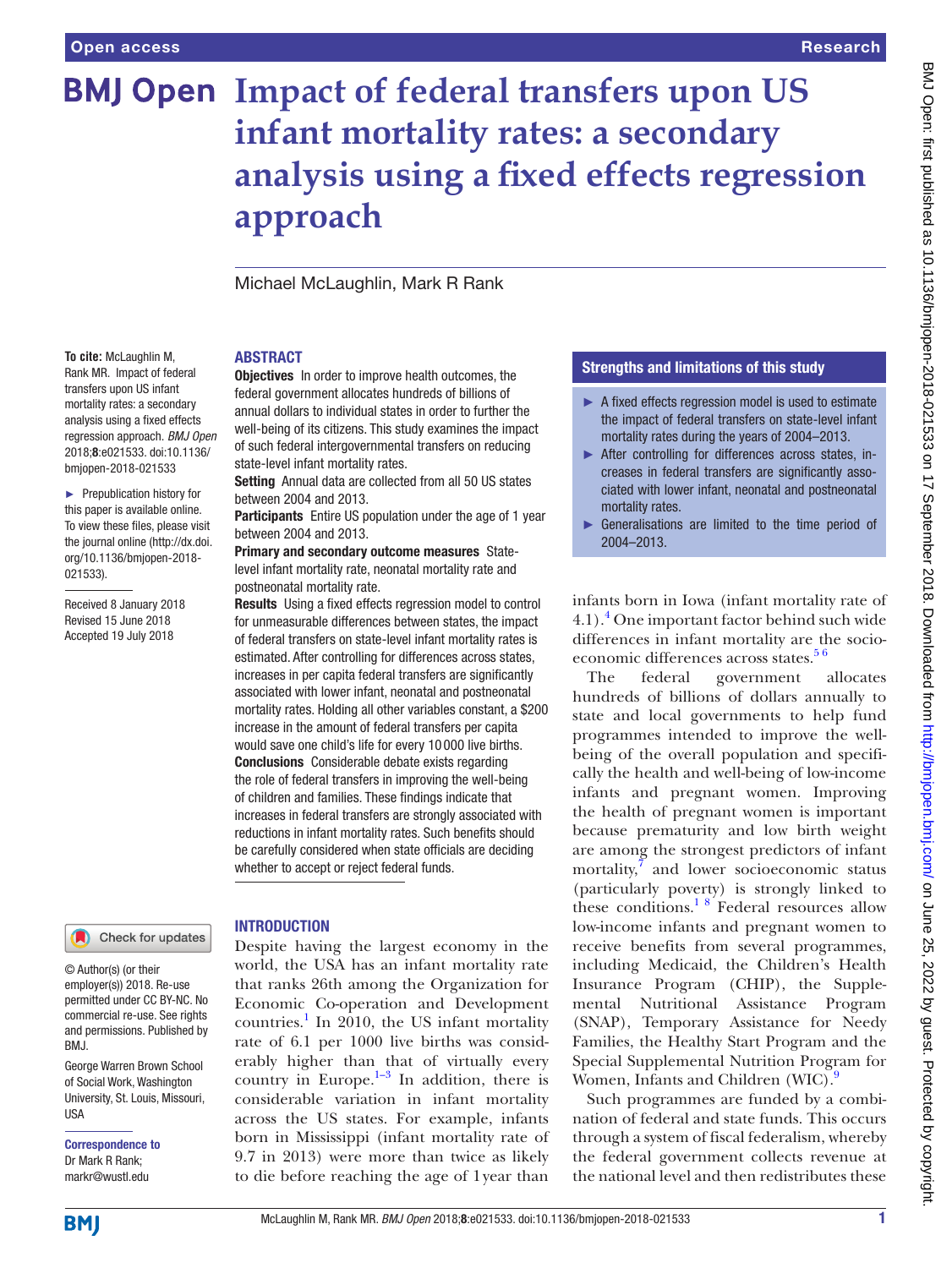funds back to the states. The states then use this money (matching it with some of their own) to administer the programmes. A strength of this system is that it allows the federal government to partially address fiscal inequities across state lines. Since not all states have the same tax base from which to draw resources for funding public health or other well-being initiatives, the federal government provides intergovernmental transfers to maintain the viability of the programmes. Fiscal federalism thus attempts to ensure that residents of all states are provided with a minimum standard of living. $10$ 

Yet what evidence exists to show that this fiscal federalism is actually effective? In particular, does it reduce one of the most important overall indicators of a population's health—infant mortality? While prior research has examined the effects of specific programmes on infant mortality, $\frac{11}{11}$  $\frac{11}{11}$  $\frac{11}{11}$  this study is the first to analyse whether the aggregate amount of federal transfers (per capita) is associated with reductions in state-level infant mortality rates. A strong argument can be made that these resources should be examined in total because their overall effect may be much greater than that of any individual programme.<sup>[12](#page-5-7)</sup> If such transfers are positively related to the quality of care and well-being that infants and pregnant women receive, then increases in the amount of federal transfers a state receives on a per-capita basis should predict reductions in the state's infant mortality rate. However, it is possible that increases in federal transfers might actually increase infant mortality if the transfers undermine local decision making, create unhealthy competition among service providers or lead to an inefficient allocation of resources. [13](#page-5-8)

### **METHODS**

#### Data sources

Our empirical analysis relies on annual data for all 50 US states between the 10-year period of 2004 and 2013. This period was chosen because information was available on each of our variables during these years. Consequently, every state has a series of 10 observations per variable; one for each year from 2004 to 2013, resulting in a total of 500 observations (50 states times 10 observations per state).

Our dataset is constructed from a variety of sources. Infant, neonatal and postneonatal mortality data were obtained from the National Vital Statistics Reports published by the US Department of Health and Human Services.<sup>14</sup> Federal per capita transfers received was obtained from the Urban Institute/Brookings Institution Tax Policy Center.<sup>15</sup> Data regarding a state's proportion of African-American and Hispanic residents, as well as rates of poverty, were obtained from the US Census Bureau.<sup>16-18</sup> Gross domestic product (GDP) data were obtained from the US Department of Commerce Bureau of Economic Analysis[,19](#page-6-0) while state-level Gini coefficients (an overall measure of income inequality) were extracted from a database maintained by Mark Frank, a professor of economics at Sam Houston State University.<sup>[20](#page-6-1)</sup> State and

local direct expenditures were obtained from the Tax Policy Center.<sup>15</sup> The average freshman graduation rate data were obtained from the National Center for Education Statistics. The quality of these data sources is high, and coverage was complete for the years of 2004–2013. All data sets are public data.

#### Patients and public involvement

Patients and public were not involved.

#### Dependent and independent variables

We use state-level infant, neonatal and postneonatal mortality rates as our dependent variables. The infant mortality rate is defined as the number of children per one thousand live births who die before reaching the age of 1year. The neonatal mortality rate is the number of children per one thousand live births who die between the age of 0 and 27 days. The postneonatal mortality rate is the number of children per one thousand live births who die between the age of 28 days and 364 days. Each dependent variable was inspected for skewness and kurtosis; they each approximated the normal distribution and did not require special estimation procedures.

Neonatal mortality accounts for two-thirds of infant mortality.<sup>21</sup> Neonatal deaths are frequently related to prematurity and low birth weight, while postneonatal deaths are more likely to result from postbirth events such as accidents and disease that are related to hospital access, as well as the regionalisation of care. $22-24$  For this reason, our analysis examines the effect of federal transfers on the infant mortality rate, the neonatal mortality rate and the postneonatal mortality rate using three separate regressions.

The main independent variable of interest is the dollar amount of federal transfers received per capita. Each year the federal government transfers money to state and local governments to fund programmes such as Medicaid, SNAP and WIC. The size of these federal transfers has grown considerably over time. In 1929, federal transfers comprised approximately 1% of state and local revenue.<sup>[25](#page-6-4)</sup> By 2009, this figure had climbed to 28%, with the federal government distributing roughly \$600billion in aid to state and local governments annually.<sup>[15](#page-5-10)</sup> We examine whether changes in the amount of per capita federal transfers received by a state over time are associated with changes in the state's infant mortality rate, neonatal mortality rate and postneonatal mortality rate.

To accomplish this, it is important to control for confounding variables that might affect the infant mortality rate. These variables include race and ethnicity,<sup>[21](#page-6-2)</sup> economic conditions (poverty rate, income inequality as measured by the Gini coefficient and state-level GDP),<sup>[26](#page-6-5)</sup> education (the average freshman graduation rate) and the overall amount of state expenditures. Each of these variables is included in our models to isolate the effect that federal transfers may have on state-level infant, neonatal and postneonatal mortality rates. In addition, we reran all of our models using the percentage of high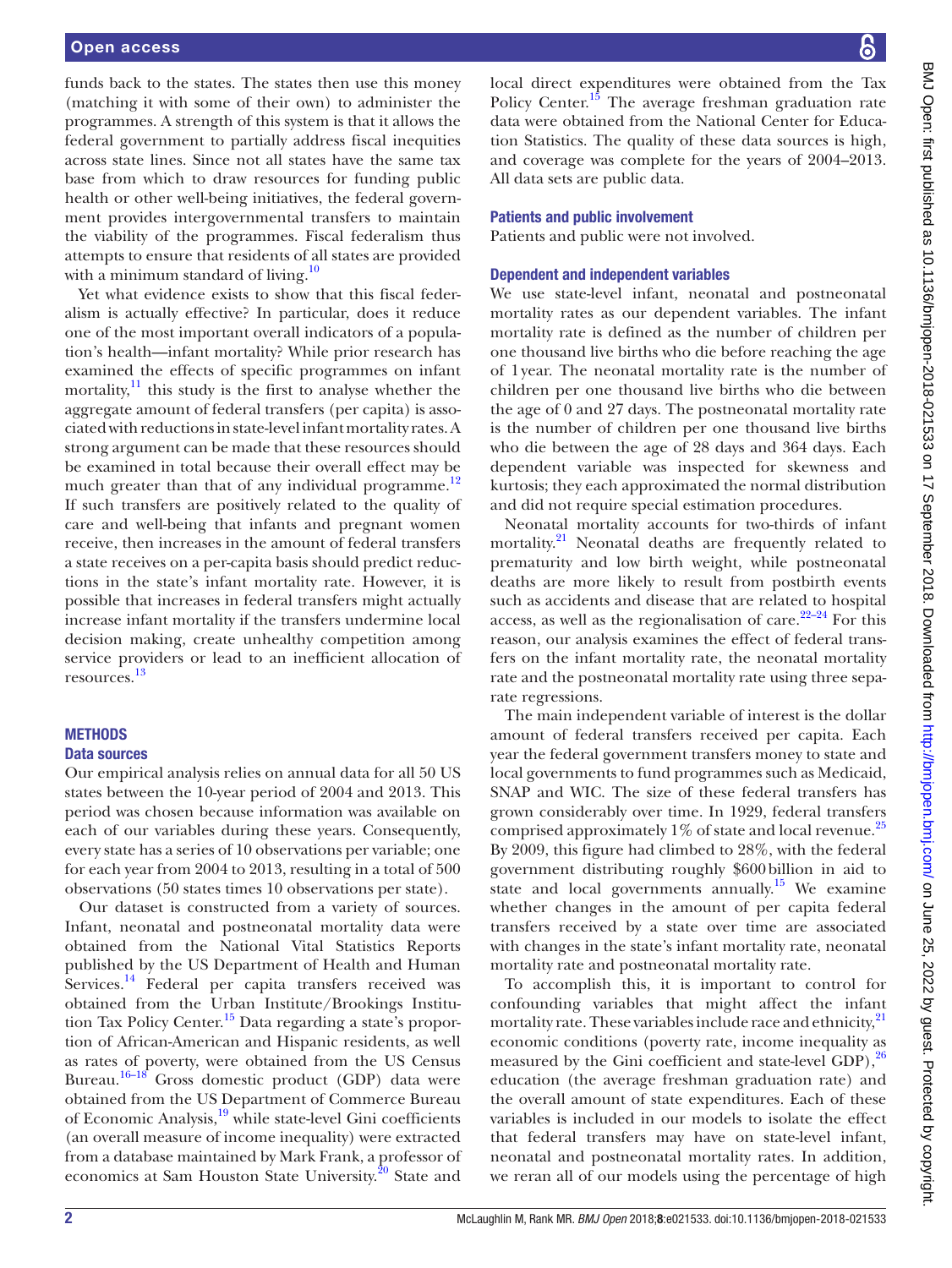school graduates, as well as college graduates, with identical results to using the average freshman graduation rate.

## Statistical analyses

We rely on a fixed effects regression to estimate the main models. Because each of the 50 states differs in ways that are difficult to measure, performing an ordinary least squares (OLS) regression on the pooled data would result in biased coefficient estimates.[27](#page-6-6) For state-level panel data, the fixed effects method is preferred.<sup>[28](#page-6-7)</sup> The fixed effects model addresses the problem of unobserved heterogeneity by examining variation that occurs within a state over time; this allows a limited form of endogeneity.<sup>29</sup> Thus, the fixed effects model is examining each state individually (ignoring variation between the states, as this may occur for unobservable reasons) and estimating how changes in the independent variable (the amount of federal transfers to the state) predict changes in the dependent variable (the infant, neonatal or postneonatal mortality rate for that state). The fixed effects approach is widely used in economic analysis of panel data and nested groups,  $27-29$  and it assumes a linear relationship between the independent variable of interest and the dependent variable. Although it is possible that a non-linear relationship exists, our approach assumes linearity.

This study also controls for year effects to rule out the possibility that the results are driven by broader trends in infant mortality rates, federal transfers or economic period effects. For example, although the Great Recession of 2008 and 2009 occurred during our study period, our model controls for year effects, and therefore, the results are not being driven by the effects of economic changes such as the Great Recession. Data analysis was conducted in 2017 and 2018. Finally, the results of a variance inflation factor test and Cook's distance did not reveal issues with multicollinearity or influential observations.

# **RESULTS**

Descriptive statistics for the sample are presented in [table](#page-2-0) 1. On average, 10.6% of state residents are African-American, while 10.2% are Hispanic during the sample period. The average state-level poverty rate is 13.0% and ranges from a low of 5.4% to a high of 25.8%. State and local direct expenditures, GDP and federal transfers were converted to 2013 dollar values using the inflation calculator provided by the Bureau of Labor Statistics ([https://data.bls.gov/cgi-bin/cpicalc.pl\)](https://data.bls.gov/cgi-bin/cpicalc.pl). The average state-level GDP per capita is \$50636 and varies from \$33281 to \$86195. The average amount of federal transfers per capita is \$2033.

In table 2, we examine the effect that changes in federal transfers have on changes in infant, neonatal and postneonatal mortality rates. Table 2 indicates that controlling for each state's unique makeup and economic/demographic composition, increases in federal transfers are negatively associated with infant, neonatal and postneonatal mortality rates. These relationships are statistically significant and suggest that increases in per capita federal transfers are associated with decreases in state-level infant, neonatal and postneonatal mortality rates. This effect is particularly pronounced when examining the impact of federal transfers on a state's overall infant mortality rate.

As noted earlier, it is important to keep in mind that our model coefficients are predicting the effects of changes in the independent variables on changes in the dependent variables, while holding state-specific characteristics constant[.27](#page-6-6) This approach is superior to a pooled OLS regression when using state-level panel data, because it allows us to observe how changes in the amount of federal transfers received by a state predicts changes in that state's infant mortality rate, while controlling for any state-level differences that may also affect infant mortality rates.<sup>[26](#page-6-5)</sup>

The practical significance of these findings is substantial. Holding all other variables constant, a \$200 increase in the amount of federal transfers per capita would save one child's life for every 10000 live births. This figure is

<span id="page-2-0"></span>

| Descriptive statistics state-level observations, 2004–2013<br>Table 1 |     |             |           |            |            |  |  |  |  |
|-----------------------------------------------------------------------|-----|-------------|-----------|------------|------------|--|--|--|--|
|                                                                       | N   | <b>Mean</b> | <b>SD</b> | <b>Min</b> | <b>Max</b> |  |  |  |  |
| Infant mortality rate                                                 | 500 | 6.5         | 1.3       | 3.8        | 11.4       |  |  |  |  |
| Neonatal mortality rate                                               | 497 | 4.3         | 0.9       | 1.9        | 6.7        |  |  |  |  |
| Postneonatal mortality rate                                           | 497 | 2.3         | 0.7       | 1.0        | 4.7        |  |  |  |  |
| Proportion of black residents                                         | 500 | 10.6        | 9.5       | 0.4        | 37.4       |  |  |  |  |
| Proportion of Hispanic residents                                      | 500 | 10.2        | 9.8       | 0.9        | 47.3       |  |  |  |  |
| Poverty rate                                                          | 500 | 13.0        | 3.4       | 5.4        | 25.8       |  |  |  |  |
| Gini coefficient                                                      | 500 | 0.6         | 0.0       | 0.5        | 0.7        |  |  |  |  |
| Gross domestic product (per capita)                                   | 500 | 50636       | 9800      | 33281      | 86195      |  |  |  |  |
| State and local direct expenditures (per capita)                      | 500 | 4897        | 3556      | 934        | 18104      |  |  |  |  |
| Average freshman graduation rate                                      | 500 | 77.7        | 7.6       | 51.3       | 93.3       |  |  |  |  |
| Federal transfers received (per capita)                               | 500 | 2033        | 659       | 919        | 4932       |  |  |  |  |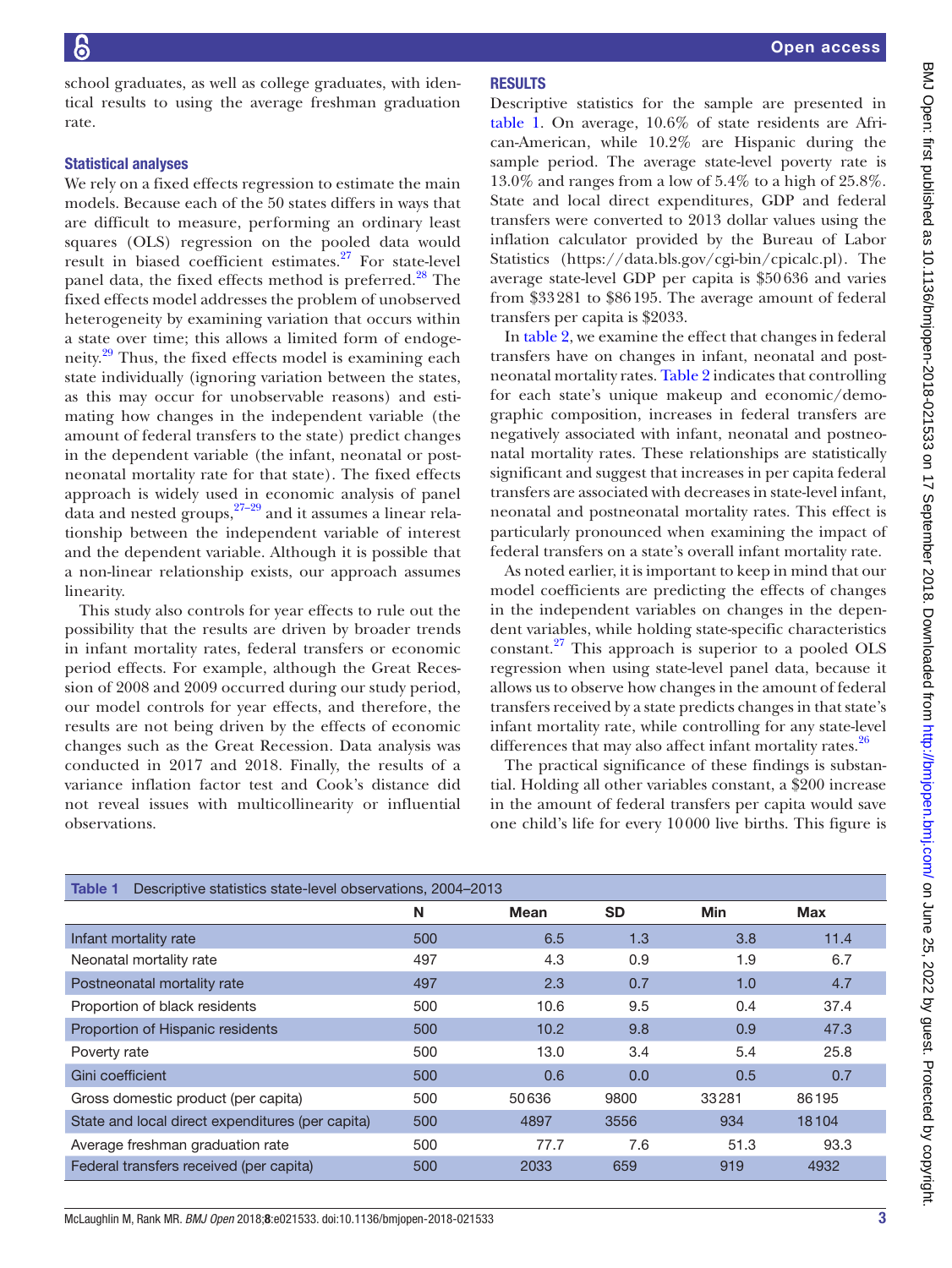| rate, neonatal mortality rate and postneonatal mortality rate |     |                       |                         |       |                                    |  |  |  |  |
|---------------------------------------------------------------|-----|-----------------------|-------------------------|-------|------------------------------------|--|--|--|--|
|                                                               |     | Infant mortality rate | Neonatal mortality rate |       | <b>Postneonatal mortality rate</b> |  |  |  |  |
| Intercept                                                     |     | 4.3                   | 4.6                     |       | $-0.17$                            |  |  |  |  |
| Proportion of black residents                                 |     | $0.25*$               | 0.15                    |       | 0.097                              |  |  |  |  |
| Proportion of Hispanic residents                              |     | $-0.12$               | $-0.038$                |       | $-0.010*$                          |  |  |  |  |
| Poverty rate                                                  |     | $-0.019$              | 0.0025                  |       | $-0.022*$                          |  |  |  |  |
| Gini coefficient                                              |     | 0.59                  | $-1.62$                 |       | $2.2*$                             |  |  |  |  |
| Gross domestic product (per capita)                           |     | 0.00000097            | 0.00000029              |       | 0.00000063                         |  |  |  |  |
| State and local direct spending (per capita)                  |     | 0.000057              | $-0.00000058$           |       | 0.000058**                         |  |  |  |  |
| Average freshman graduation rate                              |     | $-0.019$              | $-0.019*$               |       | $-0.00045$                         |  |  |  |  |
| Federal transfers received (per capita)                       |     | $-0.00049***$         | $-0.00027*$             |       | $-0.00019*$                        |  |  |  |  |
| <b>Source</b>                                                 | N   | <b>F-statistic</b>    | <b>P</b> values         | $R^2$ | Adj. $R^2$                         |  |  |  |  |
| Infant mortality rate                                         | 500 | 51.7                  | 0.00                    | 0.89  | 0.87                               |  |  |  |  |
| Neonatal mortality rate                                       | 497 | 28.4                  | 0.00                    | 0.81  | 0.78                               |  |  |  |  |
| Postneonatal mortality rate                                   | 497 | 33.3                  | 0.00                    | 0.84  | 0.81                               |  |  |  |  |
|                                                               |     |                       |                         |       |                                    |  |  |  |  |

Table 2 Fixed effects regressions of the infant, neonatal and postneonatal mortality rates dependent variable: infant mortality

\*P≤0.05, \*\*p≤0.01, \*\*\*p≤0.001 (two-tailed test).

obtained by multiplying the coefficient estimate for the federal transfer variable (in the fixed effects model with infant mortality as the dependent variable) by 200. This yields the figure −0.098, which is 0.1 fewer deaths per 1000 live births (ie, 1 fewer death per 10000 live births). Given that the value of a lost life is several million dollars (and untold emotional cost), $30$  federal transfers appear to play a valuable role in reducing overall infant mortality.

Finally, in a further analysis, we looked at white and black infant mortality rates separately. Our results indicated that federal transfers were associated with a lower neonatal mortality rate for both groups but that these results were particularly robust for black infants. The overall findings in this paper would therefore appear to be of heightened importance for black children in the USA.

# **DISCUSSION**

Understanding the extent to which federal transfers are associated with infant mortality is critical for several reasons. First, the USA has among the highest infant mortality rates within the group of Western industrialised countries. Understanding the role that federal initiatives might play in helping to bring down this rate is essential to improving paediatric health.

Second, transfers are a large part of federal expenditures and represent a substantial source of revenue for state and local governments. $31$  Thus, it is important to determine whether such transfers are achieving their intended effect by equalising fiscal inequities in health outcomes across the states.

Third, federally funded programmes provide valuable assistance to millions of American families. For example, prior research suggests that government policies that increase wages can, in turn, reduce infant mortality. $32$ 

This study provides additional evidence by showing whether per capita increases in overall federal funding can also reduce infant mortality rates. This knowledge is important for federal officials who must decide on the amount of funding to disburse as well as state officials who must decide on whether to accept these funds.

Finally, the infant mortality rate is a particularly useful gauge of a population's overall health status. Along with life expectancy, it serves as an important proxy for the quality of population health. $33$  Consequently, higher rates of infant mortality are associated with poorer outcomes on a range of health indicators. $34$  As a result, we would argue that federal transfers are helping to reduce a state's infant mortality rate, and they may also be helping to improve other measures of health as well.

Our results strongly suggest that increases in federal transfers are associated with reductions in infant mortality rates. This supports the argument that federal aid helps to ensure a minimum standard of care.<sup>35</sup> Without federal funds, states that have difficulty generating tax revenue might be forced to implement budget cuts. These cuts could strain social service providers and have an adverse impact on children's health. By collecting money at the national level and distributing it to under-resourced states, the federal government helps to promote equality of opportunity for children regardless of the state in which they happen to be born. In so doing, federal transfers can increase the welfare of American society as a whole, irrespective of state boundaries or regional differences.

Furthermore, as the American Public Health Association $36$  notes, 'Higher spending on safety net programs is associated with improved health outcomes, and this association has been demonstrated in comparisons of the United States with other developed countries and U.S. states with each other' (2017: 1). We would argue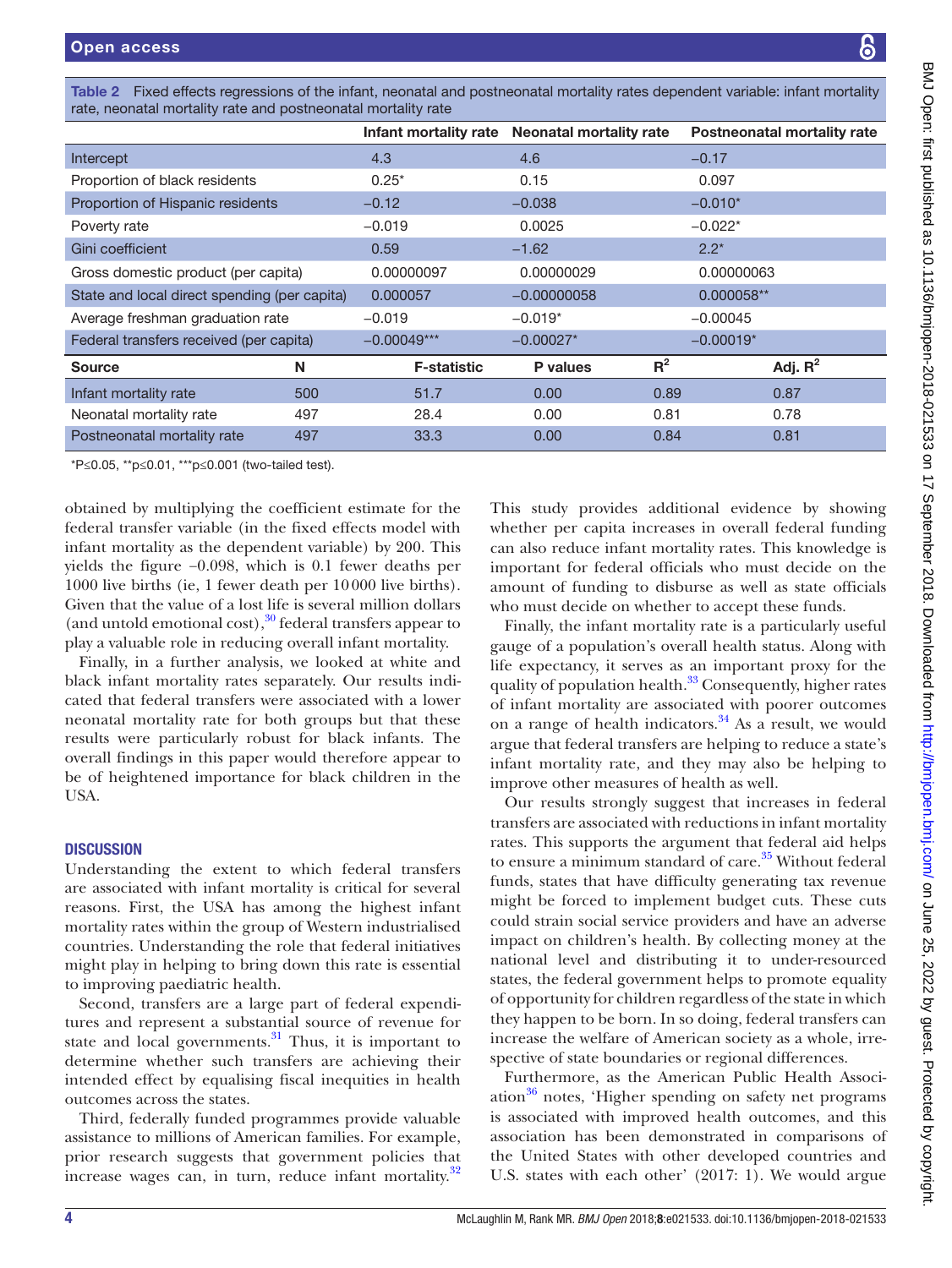that such improved health outcomes result in a reduction of largely preventable health conditions and illnesses, including infant mortality, and as noted earlier, the infant mortality rate can be viewed as a useful indicator of population well-being and health.

Our analysis extends previous research in that prior studies have focused solely on the effectiveness of specific programmes in reducing infant mortality. The results from these studies have been mixed. $37$  It has been pointed out that one of the problems plaguing such studies is that women are often eligible and 'enrolled in, more than one program, making it difficult to evaluate the effectiveness of a single program'  $(2012: 27).$ <sup>[37](#page-6-16)</sup> As we argue, there are substantive reasons for considering the array of federal programmes as an overall package in their impact on rates of infant mortality.

We should also point out that federal spending could lower the infant mortality rate in at least one of two ways. The first is that it may directly reduce the number of infant deaths. This has been the mechanism that we have argued throughout. Specifically, federal spending could help reduce low birthweight babies, illness/infection, sudden death syndrome/sudden unexpected death syndrome and so on. $\frac{38-40}{38}$  These, in turn, would have the effect of reducing the overall infant mortality rate.

However, an alternative mechanism is possible; in states receiving more federal dollars, contraception may be more readily available for individuals, particularly for women at high risk of infant death. As a result, higher risk women may be less likely to become pregnant in such states. Therefore, greater numbers of infant deaths were prevented because such high-risk children were never born.

Regardless of the mechanism, we would argue that governors who have turned down federal funds should carefully reconsider the benefits offered by federal aid. Even though transfers can lead to increased spending and taxes, the benefits of reduced infant mortality may outweigh these costs. This is not to trivialise the importance of local autonomy, decision making or taxation; certainly these are valid considerations. However, these costs must be weighed against the benefits of federal transfers, which may save a substantial number of children's lives

When viewing the US infant mortality rate in the context of other developed nations, it is clear that the USA has significant room for improvement. Increased reliance on a system of federal transfers may provide an important key to achieving an infant mortality rate that is on par with other modern industrialised countries. These transfers could increase the welfare of thousands of children and families by sparing them the loss of a child. In addition, they could increase the welfare of American society as a whole by reducing the amount of productivity and innovation that is lost when infant children unnecessarily die. Finally, as argued earlier, federal transfers may also be exerting a positive effect on other indicators of health and well-being.

# Strengths and limitations

This study has several strengths as well as limitations. With respect to strengths, the entire US population under the age of 1 year has been analysed between the 10-year period of 2004–2013. Using high-quality data sources, the impact of federal transfers on infant mortality has been examined. This represents the first study to analyse the overall effect of federal transfers on state-level infant mortality rates.

Second, we have used a particularly rigorous statistical approach to analyse the relationship between federal transfers and state-level infant mortality rates. By using a fixed effects regression model, the vexing problem of unobserved heterogeneity across states has been addressed.

Third, we believe our study has important policy implications. Rather than using model simulations typically found in economic policy analysis, we have used high quality federal and state data to model and statistically estimate the relationship between federal transfers and infant mortality. As such, our findings have 'real world implications' within the context of the USA.

With respect to limitations, our analysis examines federal transfers in the aggregate. Thus, it does not parse out the effects of changes in the CHIP, the SNAP, or other individual programmes. However, while it is important to evaluate the effects of individual programmes, we have argued that it is likely these programmes work in concert. The goal of this study has been not to evaluate a specific programme but to determine whether federal transfers, generally speaking, are linked to infant mortality rates. This is important because it goes to the heart of the debate regarding federal transfers and whether they have a role in promoting public health. Evaluations of individual programmes are critical to understanding the effectiveness of those programmes, but it is also valuable to inquire whether the social safety net as a whole is working. Based on the results of this study, it appears that overall federal transfers to states have saved children's lives.

Nevertheless, it is true that some federal transfers might not have a direct effect on infant mortality. In particular, Medicaid constitutes about half of federal transfers, and nearly two-thirds of Medicaid dollars are spent on the elderly or disabled.<sup>41 42</sup> In addition, there is little reason to believe that federal transfers for highway spending would affect infant mortality. Therefore, to test the robustness of our findings, we re-estimated each of our models with a federal transfer variable that subtracted the amount of federal Medicaid dollars and federal highway funds that individual states received. The federal transfer variable for each model remained statistically significant and retained the same sign as in table 2. This robustness check confirms a strong relationship between federal transfers and infant mortality rates.

However, it also represents a second benefit. The coefficient for the federal transfer variable is 50% larger when we remove highway and Medicaid spending. Thus, by focusing on more targeted spending, the benefit of \$200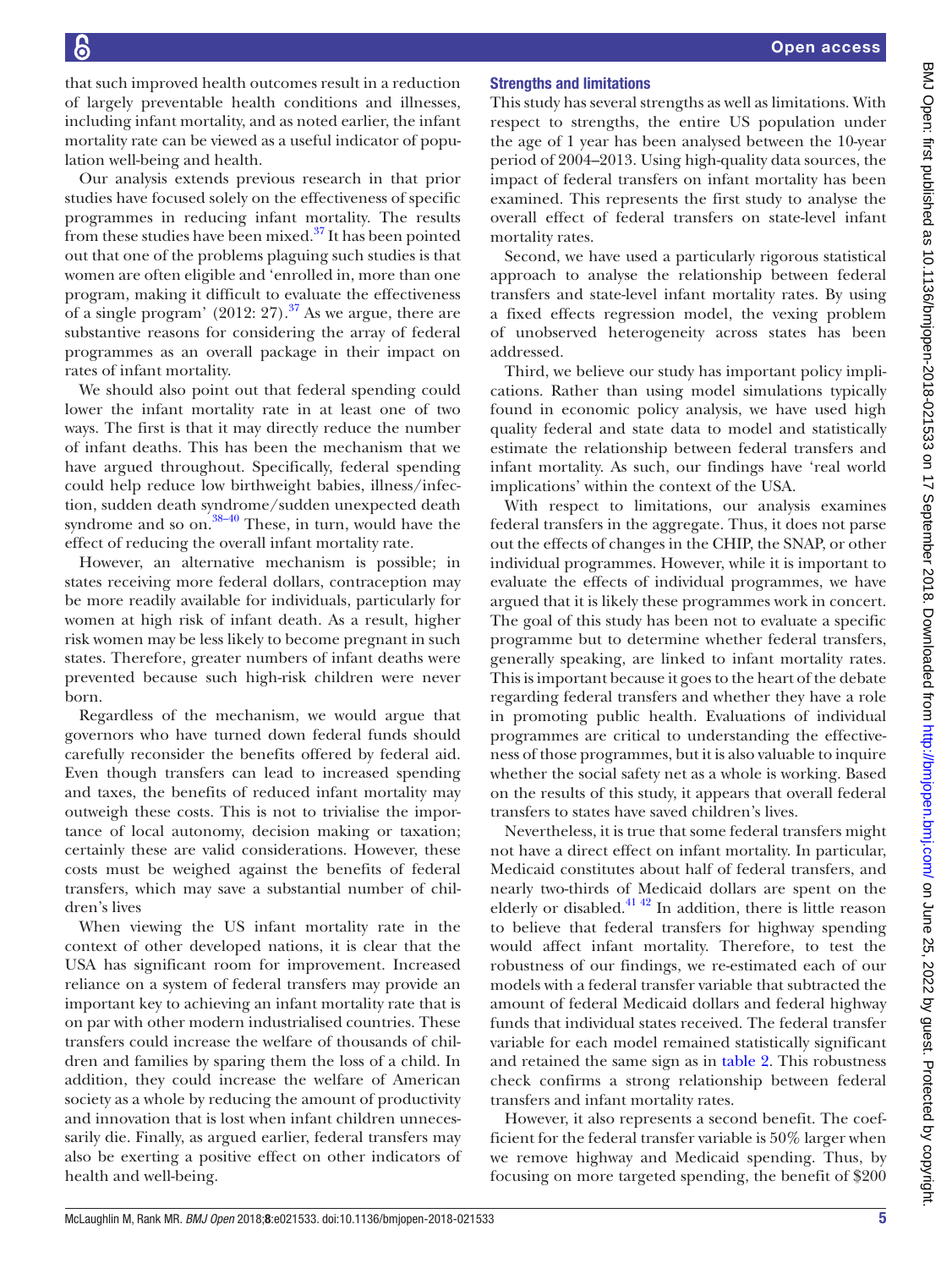#### Open access

in federal transfers produces an increase from saving 1 life per 10000 live births to saving 1.5 lives per 10000 live births. This suggests that examining federal transfers in the aggregate may underestimate the impact of transfers on infant mortality, as non-targeted spending may make federal transfers appear less cost-effective than they in fact are. For this reason, our results should be viewed as a conservative test regarding the impact of federal transfers on reducing infant mortality. We leave it to further researchers to fine tune the array of federal programmes having the largest impact on reducing infant mortality.

A second limitation of our study is that we have focused on the 10-year time period from 2004 to 2013. While we controlled for year effects in the model to take into account general trends in federal transfers and infant mortality rates, future researchers could improve on our work by examining additional time periods as data become available. In addition, because of data limitations, we were not able to take into account a broad array of maternal population-level characteristics that are known to be associated with infant mortality.

Third, this study may be partially limited in its ability to show causality. While the fixed effects regression allows the component of the residual term that pertains to statelevel fixed effects to be correlated with the independent variables, this does not address potential correlation between the independent variables and the component of the residual term that does not pertain to state-level fixed effects. Assuming the residual term is composed of two components,  $ν + λ$ , where ν represents state-level fixed effects and  $\lambda$  is the component of the residual that does not pertain to state-level fixed effects, correlation of λ with the independent variables would bias the coefficient estimates.<sup>27</sup> Future researchers could remedy this by using instrumental variables estimation or making use of a natural experiment.

Finally, we have not performed a cost–benefit analysis to determine whether an increase in federal transfers would be politically feasible. The purpose of this study is simply to show that changes in federal transfers predict changes in infant mortality rates over time and that the effects on infant children are not trivial. Future researchers should perform a cost–benefit analysis to determine if the cost of increased federal transfers justifies the potential health savings. However, researchers would be wise to recognise that reducing infant mortality rates is just one potential benefit of transfers and that all transfer benefits (eg, increases in mothers' health) should be considered in the aggregate when determining whether an increase in federal transfer benefits outweigh the costs.

#### **CONCLUSIONS**

The system of intergovernmental transfers that has evolved over the past 100 years in the USA is a source of significant contention. Public health agencies laud federal transfers for providing a minimum level of health for children, while governors turn down programmes

that are almost exclusively federally funded. Our research indicates that federal transfers were indeed successful in reducing infant mortality rates during the 10-year period from 2004 to 2013. In short, it would appear that federal transfers can prevent the unnecessary deaths of thousands of children, and these benefits should be carefully considered when state officials are deciding whether to accept or reject federal funds.

Contributors MM and MRR designed and conducted analysis of the study, along with drafting the manuscript.

Funding The authors have not declared a specific grant for this research from any funding agency in the public, commercial or not-for-profit sectors.

Competing interests None declared.

Patient consent Not required.

Provenance and peer review Not commissioned; externally peer reviewed.

Data sharing statement All data sets are public data.

Open access This is an open access article distributed in accordance with the Creative Commons Attribution Non Commercial (CC BY-NC 4.0) license, which permits others to distribute, remix, adapt, build upon this work non-commercially, and license their derivative works on different terms, provided the original work is properly cited, appropriate credit is given, any changes made indicated, and the use is non-commercial. See: [http://creativecommons.org/licenses/by-nc/4.0/.](http://creativecommons.org/licenses/by-nc/4.0/)

#### **REFERENCES**

- <span id="page-5-0"></span>1. MacDorman MF, Matthews TJ, Mohangoo AD, *et al*. International comparisons of infant mortality and related factors: United States and Europe, 2010. *[Natl Vital Stat Rep](http://www.ncbi.nlm.nih.gov/pubmed/25252091)* 2014;63:1–6.
- 2. Chen A, Oster E, Williams H. Why is infant mortality higher in the United States than in Europe? *[Am Econ J Econ Policy](http://dx.doi.org/10.1257/pol.20140224)* 2016;8:89–124.
- 3. MacDorman MF, Mathews TJ. Behind international rankings of infant mortality: how the United States compares with Europe. *[NCHS Data](http://www.ncbi.nlm.nih.gov/pubmed/19887034)  [Brief](http://www.ncbi.nlm.nih.gov/pubmed/19887034)* 2009;23:1–8.
- <span id="page-5-1"></span>4. Xu J, Murphy SL, Kochanek KD, *et al*. Deaths: final data for 2013. *[Natl Vital Stat Rep](http://www.ncbi.nlm.nih.gov/pubmed/26905861)* 2016;64:1–119.
- <span id="page-5-2"></span>5. Shi L, Macinko J, Starfield B, *et al*. Primary care, infant mortality, and low birth weight in the states of the USA. *[J Epidemiol Community](http://dx.doi.org/10.1136/jech.2003.013078)  [Health](http://dx.doi.org/10.1136/jech.2003.013078)* 2004;58:374–80.
- 6. Singh GK, Kogan MD. Persistent socioeconomic disparities in infant, neonatal, and postneonatal mortality rates in the United States, 1969-2001. *[Pediatrics](http://dx.doi.org/10.1542/peds.2005-2181)* 2007;119:e928–39.
- <span id="page-5-3"></span>7. Schoendorf KC, Hogue CJ, Kleinman JC, *et al*. Mortality among infants of black as compared with white college-educated parents. *[N](http://dx.doi.org/10.1056/NEJM199206043262303)  [Engl J Med](http://dx.doi.org/10.1056/NEJM199206043262303)* 1992;326:1522–6.
- 8. Schell CO, Reilly M, Rosling H, *et al*. Socioeconomic determinants of infant mortality: a worldwide study of 152 low-, middle-, and highincome countries. *[Scand J Public Health](http://dx.doi.org/10.1080/14034940600979171)* 2007;35:288–97.
- <span id="page-5-4"></span>9. Rank MR. *One Nation, Underprivileged: why American poverty affects us all*. New York, NY: Oxford University Press, 2004.
- <span id="page-5-5"></span>10. Boadway R, Shah A. *Fiscal federalism: principles and practice of multiorder governance*. New York, NY: Cambridge University Press, 2009.
- <span id="page-5-6"></span>11. Moss N, Carver K. The effect of WIC and Medicaid on infant mortality in the United States. *[Am J Public Health](http://dx.doi.org/10.2105/AJPH.88.9.1354)* 1998;88:1354–61.
- <span id="page-5-7"></span>12. Gilbert N. *Never enough: capitalism and the progressive spirit*. New York, NY: Oxford University Press, 2017.
- <span id="page-5-8"></span>13. Hatcher DL. *The poverty industry: the exploitation of America's most vulnerable citizens*. New York, NY: New York University Press, 2016.
- <span id="page-5-9"></span>14. Murphy SL, Kochanek KD, Xu J, *et al*. *Deaths: final data for 2012. National vital statistics reports*: US Department of Health and Human Services, 2015.
- <span id="page-5-10"></span>15. Tax Policy Center. *State and local government finance data query system*: The Urban Institute-Brookings Institution. (accessed 12 Dec 2016).
- <span id="page-5-11"></span>16. US Census Bureau. *Annual estimates of the resident population by sex, race alone or in combination, and hispanic origin*: The US Census Bureau. (accessed 12 Dec 2016).
- 17. US Census Bureau. *Intercensal estimates of the resident population by sex, race, and Hispanic origin for states*: The US Census Bureau. (accessed 12 Dec 2016).